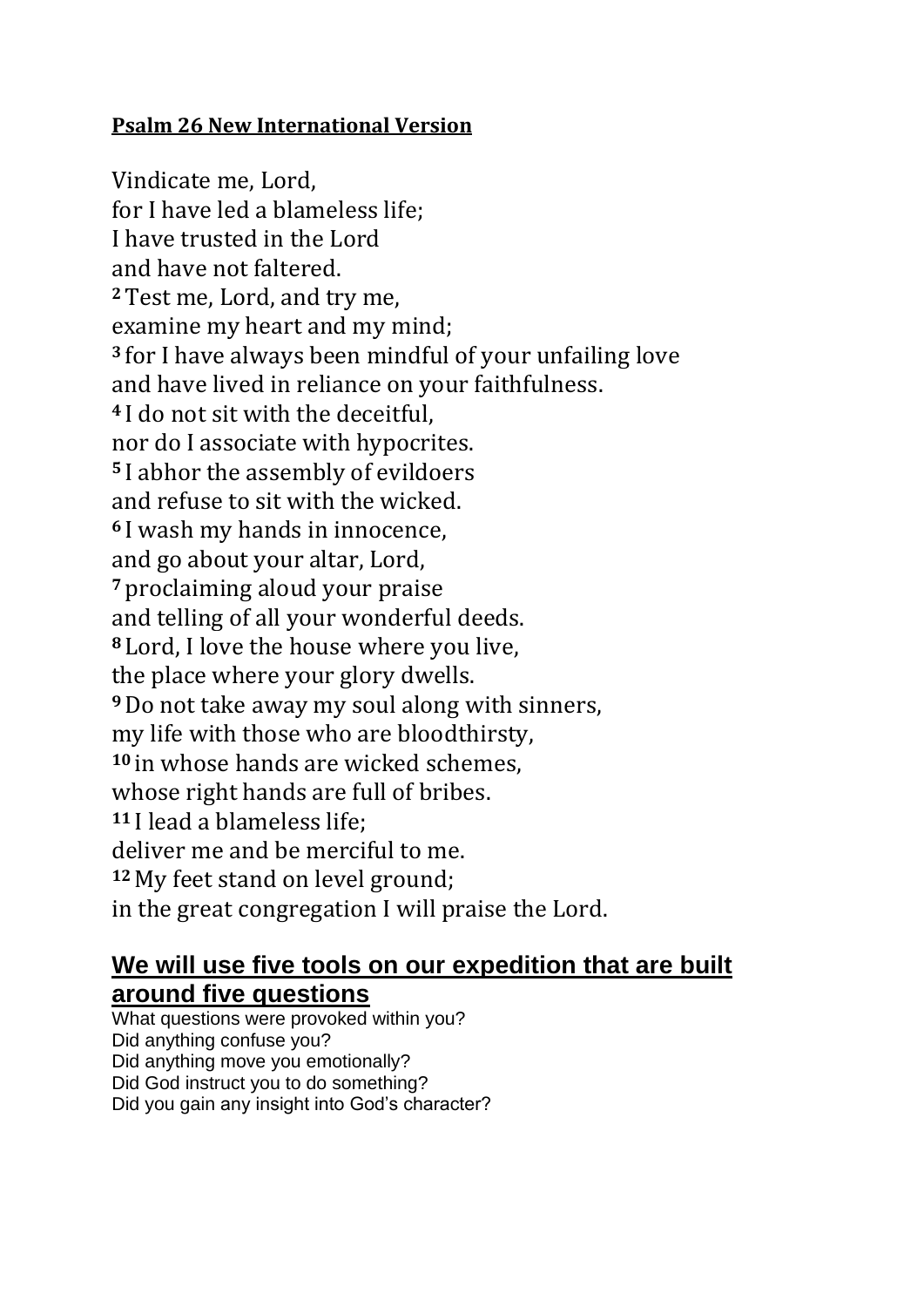## **Paul's Questions and incites**

- 1. Vindicate me means what? To clear someone of blame or suspicion.
- 2. Vindicate me says David. Why did he feel the need to be vindicated?
- 3. When he calls God 'Lord'he is coming under God's authority, declaring to God he is in submission to whatever God chooses to do without complaint or reaction.
- 4. David says 'I have trusted in the Lord' but not always David! There had been times when David had trusted in the inspirations of the flesh.
- 5. Can anyone really say they have trusted in the Lord? Had David not faltered.
- 6. There are somethings we find it hard to trust God for can you give a list of five?
- 7. Have you ever asked God to test you as David asked God?
- 8. Have you ever asked God to examine you and the content of your heart? David is being very brave.
- 9. What about asking Him to see what is filling up your mind?
- 10. When you have experienced God's unfailing love it is impossible to turn away from Him – though we fail Him, He will never fail us.
- 11. There is not much in life that can be relied upon but God is definitely one of them - He cannot be unfaithful.
- 12. What happens when you spend your time with the deceitful?
- 13. A hypocrite is one who presents what they are not. Jesus had great problems with hypocrites.
- 14. What is it to 'abhor evil doers'?
- 15. The wicked are those who do wrong and enjoy the wrong done.
- 16. Maybe David could justify himself with regards to not doing these wrong things, but not in everything.
- 17. To wash his hands is to not be connected or responsible, just like Pilate in the courtyard.
- 18. David was a proclaimer of God with praise and telling of God's deeds. There are many Psalms to verify this.
- 19. David loved God's temple, city and people.
- 20. Do you love His presence, His body and His purposes?
- 21. To ask God to redeem his soul was a brave request even though he knew he had sinned.
- 22. David's perspective of his sins were less than others was he right?
- 23. Was David blameless or was he blind?